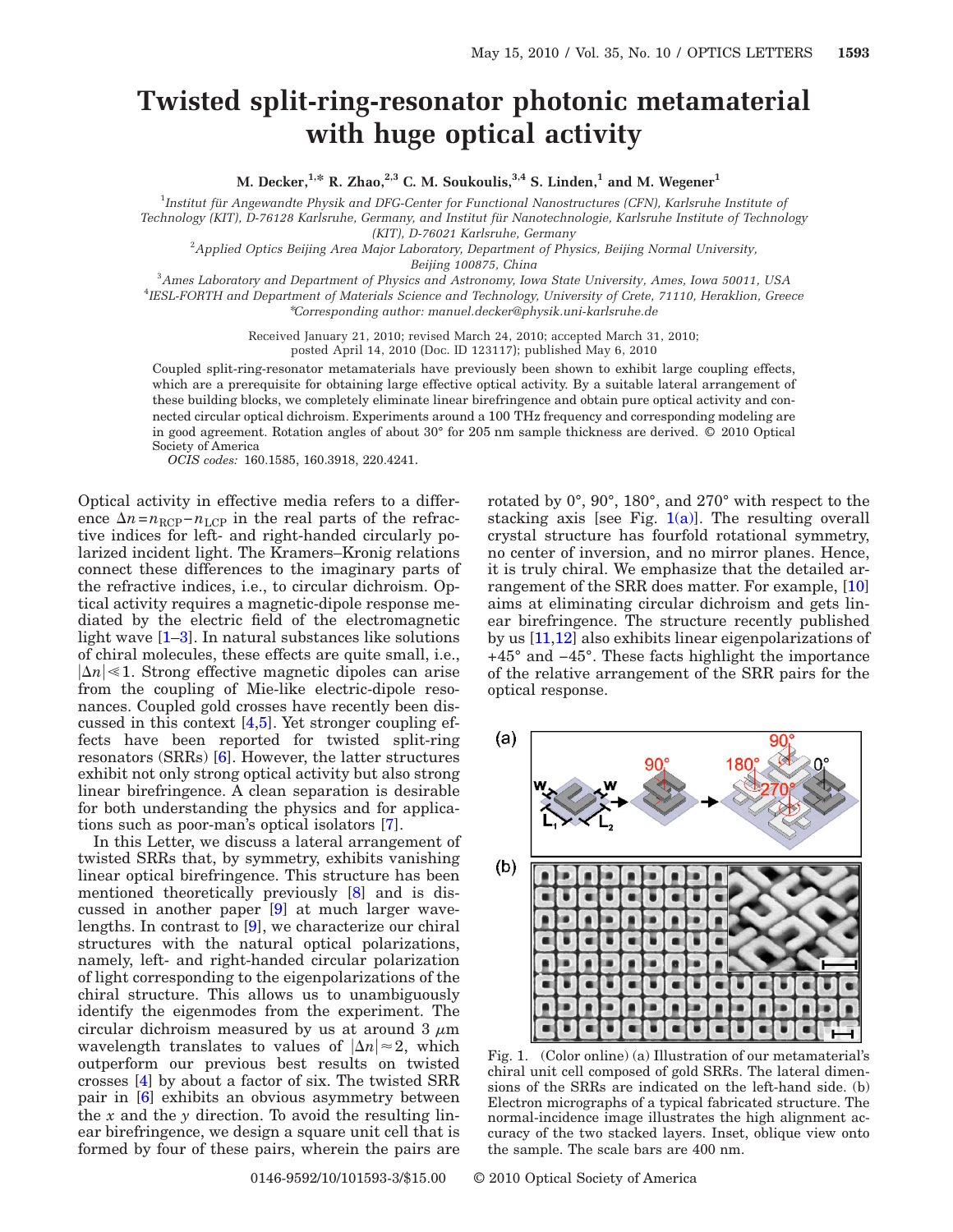Fabrication of the two-layer chiral medium shown in Fig. [1](#page-0-0) requires advanced nanofabrication, i.e., two successive electron-beam-lithography steps and an intermediate planarization process via a spin-on dielectric [\[13\]](#page-2-11). Starting with the first functional layer written by electron-beam lithography, we planarize the sample via a 500-nm-thick spacer layer of commercially available spin-on dielectric (IC1-200, Futurrex, Inc.) and a subsequent thinning via reactiveion etching  $(SF_6,$  Plasmalab80Plus, Oxford Instruments). Next, we process the second functional layer of split-ring resonators via another electronbeam-lithography step carefully aligned relative to the first layer via alignment markers. As a result, we achieve an alignment mismatch of the first and the second layer of below 10 nm over the entire sample footprint of 100  $\mu$ m × 100  $\mu$ m. Electron micrographs of a fabricated structure are shown in Fig.  $1(b)$ . The two functional layers are separated by a 85-nm-thick spacer layer. All samples are fabricated on a glass substrate covered with a 5 nm thin film of indium tin oxide (ITO). Obviously, the sample quality is very high. In particular, no misalignment between the two split-ring resonators in each pair is detectable. The in-plane lattice constant of the set of four SRR pairs of  $a = 885$  nm is significantly smaller than the resonance wavelengths of about 3  $\mu$ m.

For optical characterization, we use a commercial Fourier-transform microscope spectrometer (Bruker Tensor 27 with Bruker Hyperion 1000) combined with a linear  $\text{CaF}_2$  High Extinction Ratio holographic polarizer and a super-achromatic  $MgF_2$ -based quarter-wave plate (Bernhard Halle Nachfl., 2.5–7.0  $\mu$ m) that can be rotated from the outside of the microscope [\[14\]](#page-2-12). Furthermore, we have modified the reflective  $\times 36$  Cassegrain lens (NA=0.5) by introducing a small diaphragm such that the full opening angle of the light incident onto the sample is reduced to about 5°. The sample is tilted such that we achieve actual normal incidence of light onto the sample [\[14\]](#page-2-12). Normalization of the transmittance spectra is with respect to the transmittance of the glass substrate, the ITO, and the spacer layer.

The measured transmittance spectra (see Fig. [2\)](#page-1-0) for left-handed circularly polarized (LCP) and righthanded circularly polarized (RCP) light are quite different. Indeed, the observed effects are much stronger compared with our planar chiral metamaterial structure [\[15\]](#page-2-13) and our twisted-cross metamaterial structure [\[4\]](#page-2-2). Precisely, the circular dichroism, i.e., the difference between RCP and LCP transmittance,

<span id="page-1-0"></span>

Fig. 2. (Color online) Measured normal-incidence intensity transmittance spectra for LCP and RCP light incident onto the sample shown in Fig.  $1(b)$ .

reaches values of about 33% for the present two-layer twisted SRR metamaterial.

Unfortunately, our experimental setup does not allow for analyzing the emerging polarization of light. To investigate this aspect and to understand the nature of the observed resonances, we perform additional numerical modeling. We use a finite-element frequency-domain approach provided by Comsol MultiPhysics supported by finite-integral timedomain calculations by CST MicroWave Studio. The lateral geometrical parameters of the SRR are *L*<sup>1</sup> =380 nm,  $L_2$ =350 nm, and  $w$ =115 nm [see Fig. [1\(a\)\]](#page-0-0). The gold thickness in each layer is 60 nm, that of the spacer layer 85 nm. The unit cell is arranged in a square lattice with an in-plane lattice constant of *a* =885 nm. The gold optical properties are modeled by a free-electron Drude model with plasma frequency  $\omega_{\text{pl}}=2\pi\times2133$  THz and collision frequency  $\omega_{\text{coll}}=2\pi$  $\times$  33 THz. The refractive indices of the glass substrate and the spin-on dielectric are 1.45 and 1.41, respectively. The thin ITO film is neglected.

The calculated results in Fig.  $3(a)$  qualitatively agree nicely with our experimental findings in Fig. [2.](#page-1-0) Furthermore, we find very little intensity conversion (below 10−5) of circular polarization throughout the entire spectral range, i.e., LCP (RCP) incident light emerges as LCP (RCP) transmitted light. This means that LCP and RCP are very nearly the eigenpolarizations of the Jones matrix of our chiral metamaterial structure. Figure  $3(b)$  shows the corresponding calculated rotation angle of linearly polarized incident light, that is, the effects of optical activity. This part of the figure also shows the calculated tangent, *e*

<span id="page-1-1"></span>

Fig. 3. (Color online) Calculated optical properties. (a) Normal-incidence transmittance spectra that can be directly compared with the experiment shown in Fig. [2.](#page-1-0) The intensity conversion (not shown) is below 10−5 for the entire spectral range. (b) Calculated rotation angle  $\varphi$  and tangent *e* of the ellipticity angle of the transmitted light for linearly polarized incident light. (c) Difference of refractive indices  $\Delta n = n_{\text{RCP}} - n_{\text{LCP}}$  retrieved from the complex transmittance and reflectance spectra.